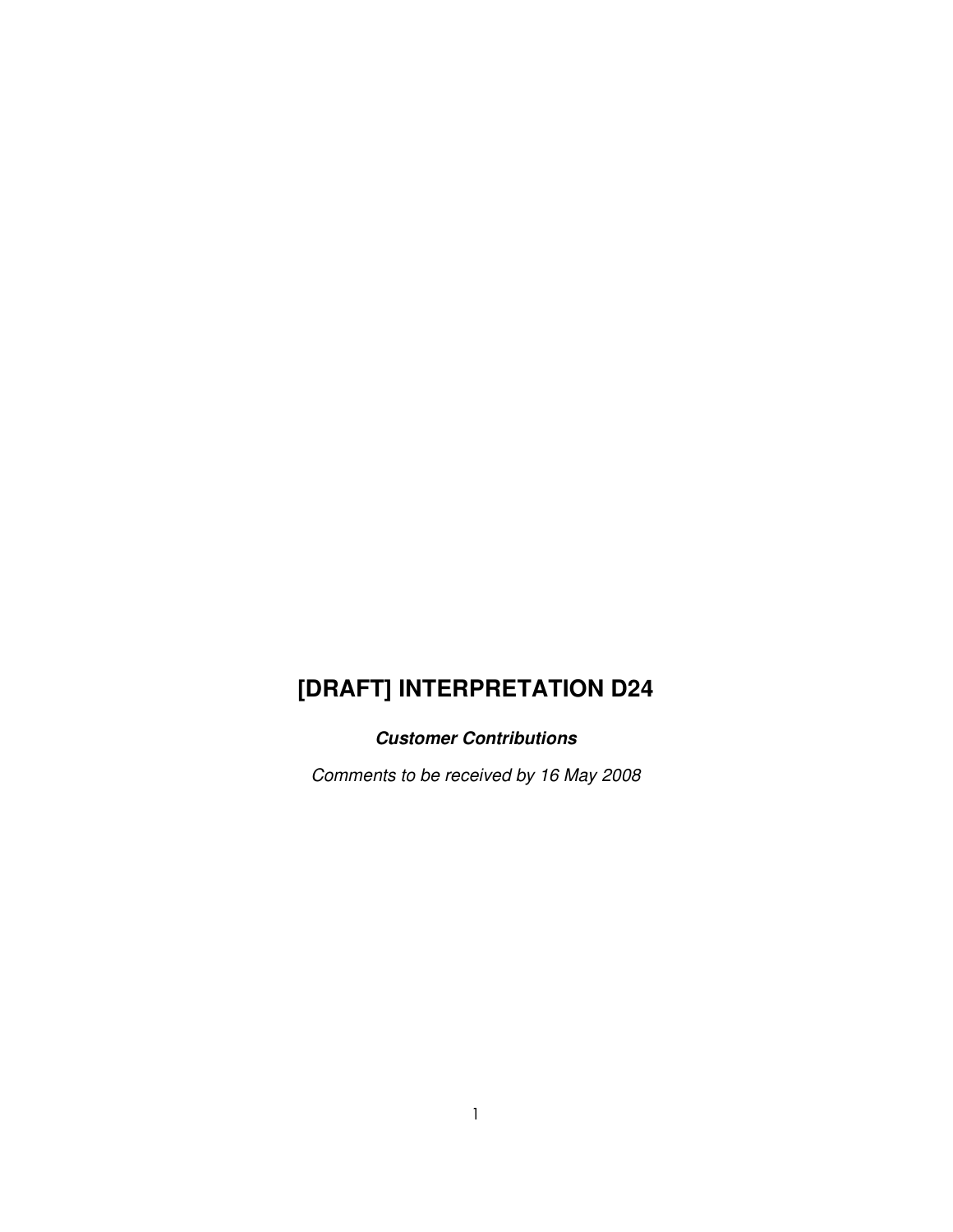# **INVITATION TO COMMENT**

The Accountant-General's Department Financial Reporting Branch invites comments on any aspect of this draft Interpretation Customer Contributions. Comments are most helpful if they indicate the specific paragraph to which they relate, contain a clear rationale and, where applicable, provide a suggestion for alternative wording.

Comments should be submitted in writing so as to be received no later than 16 May 2008, preferably by email to: **AGD\_ASSB\_Feedback@agd.gov.sg** or addressed to:

> Accountant-General's Department Financial Reporting Branch 100 High Street #06-01 The Treasury Singapore 179434 Fax: 6332 7678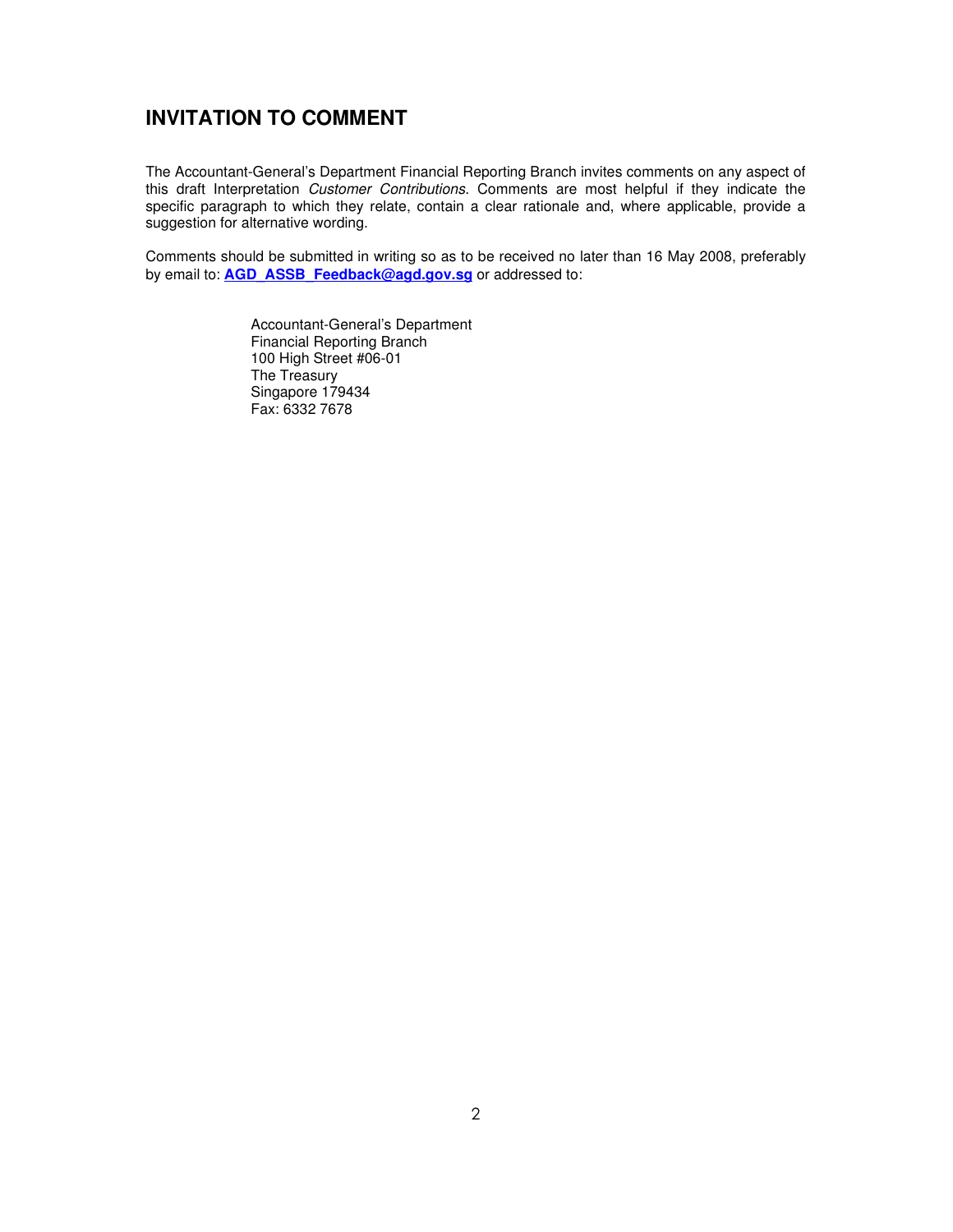# **DRAFT INTERPRETATION D24**

### **Customer Contributions**

INT SB-FRS [draft] Interpretation X Customer Contributions ([draft] INT SB-FRS X) is set out in paragraphs 1–24. [Draft] INT SB-FRS X is accompanied by a Basis for Conclusions. The scope and authority of Interpretations are set out in paragraphs 2 and 7–17 of the Preface to Statutory Board Financial Reporting Standards.

### **References**

- SB-FRS 8 Accounting Policies, Changes in Accounting Estimates and Errors
- SB-FRS 11 Construction Contracts
- SB-FRS 16 Property, Plant and Equipment
- SB-FRS 17 Leases
- SB-FRS 18 Revenue
- INT SB-FRS 104 Determining whether an Arrangement contains a Lease
- INT SB-FRS 112 Service Concession Arrangements

## **Background**

- 1 In some industries, entities receive contributions of property, plant and equipment that must be used to provide access to a supply of goods or services to customers. Sometimes, the entities receive cash contributions that must be used to acquire or construct such items of property, plant and equipment. The contributions may be received from the customers who will purchase the goods and services or from other parties. In some cases, the entity that provides access may not be the supplier of the related goods or services. Customers are typically required to pay additional amounts for the goods or services based on usage.
- 2 In such situations, it is not clear:
	- (a) whether the contribution gives rise to an asset of the entity receiving the contribution;
	- (b) if an asset is recognised, at what amount the items of property, plant and equipment should be recorded on initial recognition by the entity receiving the contribution;
	- (c) if the item of property, plant and equipment is recorded at an amount other than its cost to the entity receiving the contribution, how the resulting credit should be accounted for.
- 3 This [draft] Interpretation gives guidance on the accounting for the receipt of such contributions in the financial statements of an access provider.

#### **Scope**

4 This [draft] Interpretation applies to all situations in which an entity receives an item of property, plant and equipment or cash it is required to use to construct or acquire an item of property, plant and equipment that must be used to provide access to a supply of goods or services. The customer that receives access to a supply of goods or services may contribute the asset or it may be contributed by another party.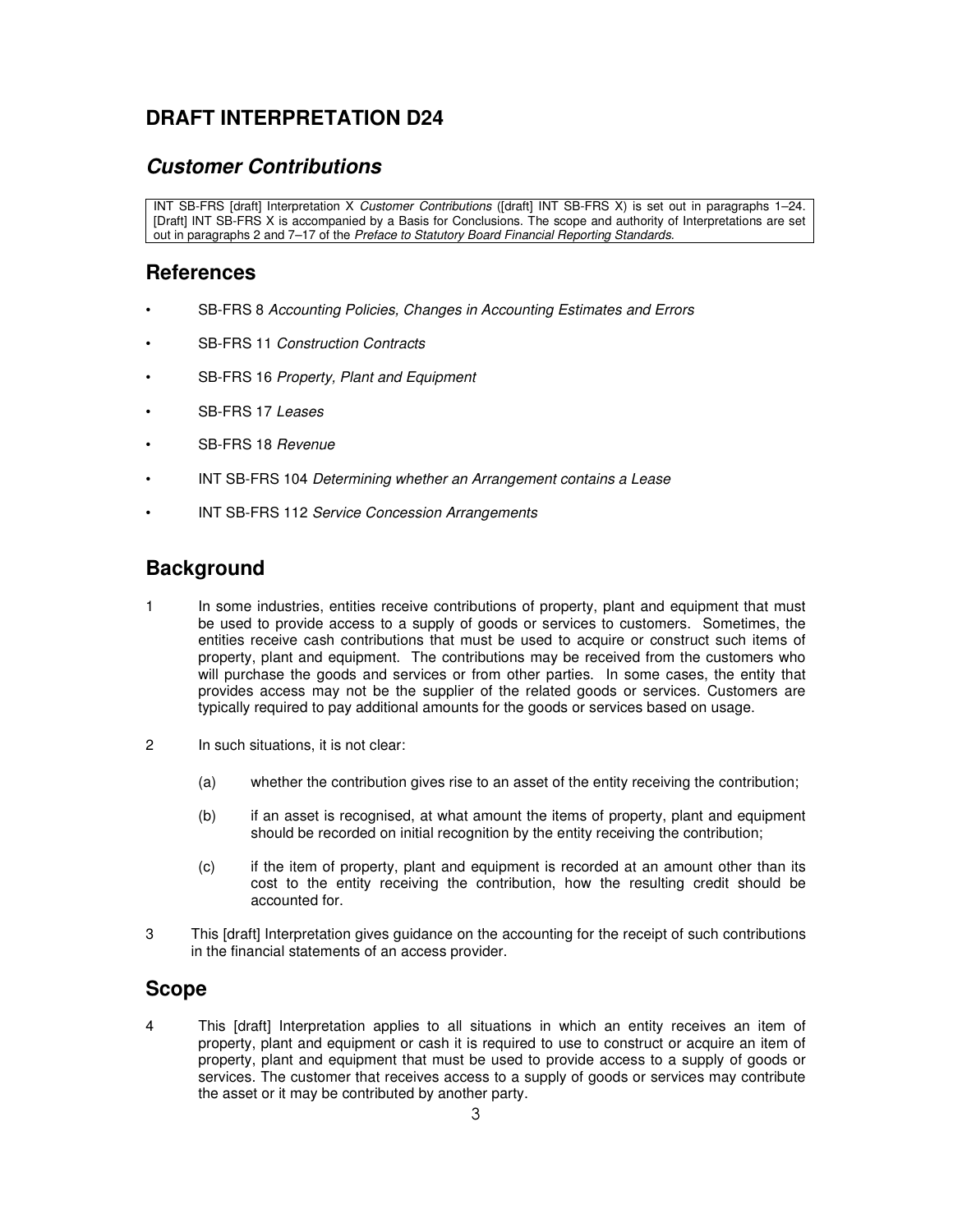# **Definitions**

5 The following terms are used in this [draft] Interpretation with the meanings specified:

A customer contribution is an item of property, plant and equipment that is contributed to an access provider. The access provider is required to use the item of property, plant and equipment to provide access to a supply of goods or services to a customer or customers.

A cash contribution is a payment of cash to an access provider. As a result of receiving the cash, the access provider is required to acquire or construct an item of property, plant and equipment that it must use to provide access to a supply of goods or services to a customer or customers.

6 A customer contribution or a cash contribution may be received from a customer or prospective customer or from another entity. The access provider may supply the related goods or services to the customers itself or may operate a network that provides customers with access to a supply of goods or services from other suppliers.

### **Issues**

- 7 The [draft] Interpretation addresses the following issues:
	- (a) How should an entity determine whether it should recognise an asset as a result of receiving a customer contribution?
	- (b) If an entity recognises an asset as a result of receiving a customer contribution, at what amount should the contributed property, plant and equipment be initially recognised?
	- (c) If a customer contribution is recorded at fair value on initial recognition, how should the resulting credit be accounted for?
	- (d) How should an entity account for the receipt of a cash contribution?

### **Consensus**

#### **Recognition of a customer contribution as an asset**

- 8 An entity that has received a customer contribution shall assess whether the contributed resource qualifies for recognition as an asset. If so, that resource shall be recognised as property, plant and equipment and measured on initial recognition at its fair value.
- 9 The entity shall determine whether the resource received meets the definition of an asset as well as the recognition criteria set out in the *Framework*. In particular, in determining whether the resource qualifies for recognition as an asset, the entity shall assess whether it controls the resource and whether future economic benefits are expected to flow to it from that resource.
- 10 In order to demonstrate that it controls the resource, the entity shall consider the terms and conditions of the arrangement to assess whether it has the ability to access the benefits arising from the resource and whether it has the power to restrict others' access to those benefits. In some circumstances, the entity may be using the contributor's asset to provide access to a supply of goods or services. In such cases, the resource is not an asset of the entity.

#### **Obligation to provide access to a supply of goods or services**

11 An entity that receives an asset that meets the definition of a customer contribution has an obligation to provide access to a supply of goods or services. That obligation shall be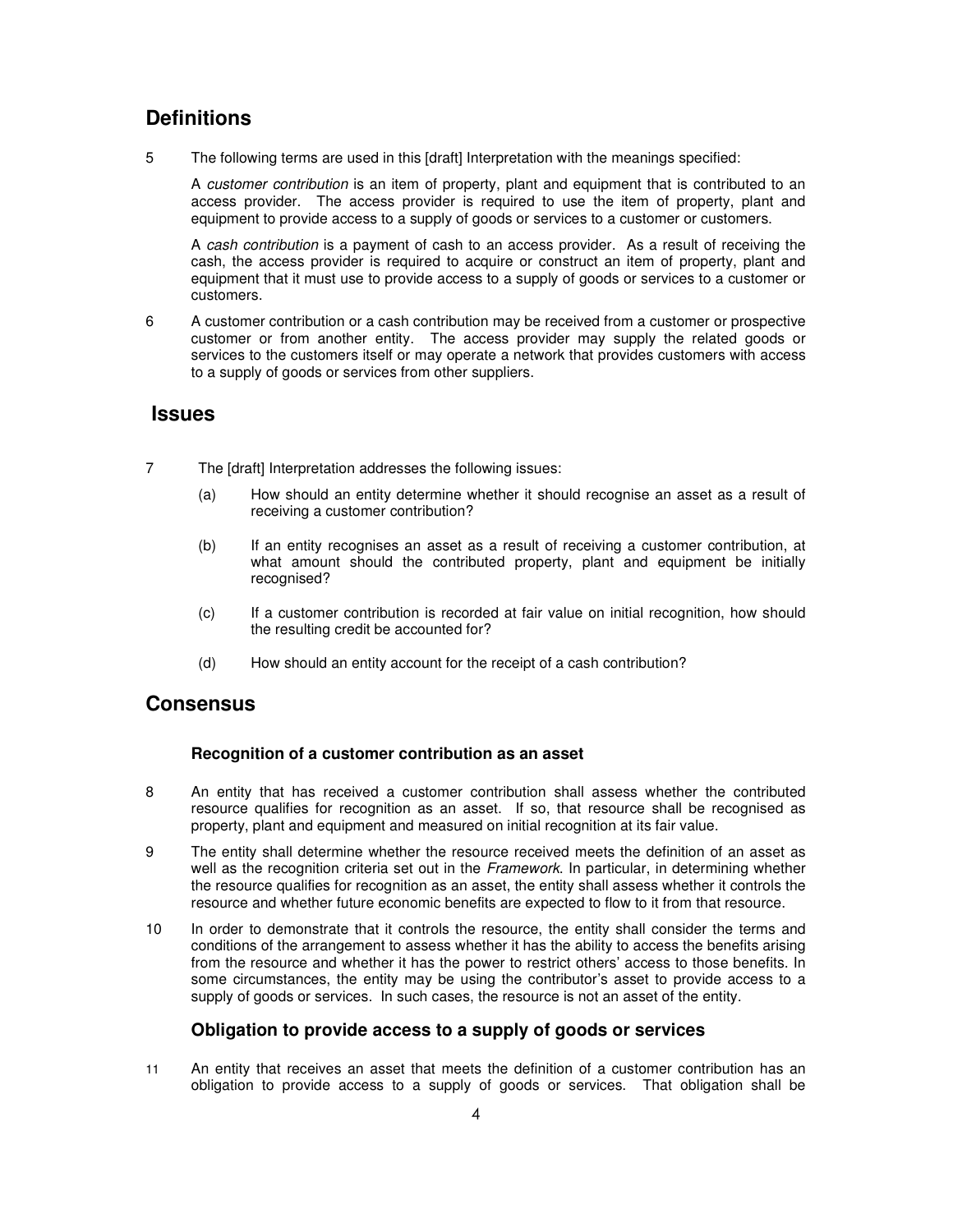recognised in the statement of financial position and measured on initial recognition at the fair value of the contribution received. The obligation shall be reduced and revenue recognised as access to a supply of goods or services is provided.

#### **Determining whether the ongoing arrangement contains a lease**

- 12 An entity that has received an asset as a result of a customer contribution shall assess whether the ongoing arrangement to provide access to a supply of goods or services using that asset contains a lease. Determining whether an arrangement is or contains a lease shall be based on the substance of the arrangement. This assessment shall be made in accordance with SB-FRS 17 and INT SB-FRS 104.
- 13 An entity that determines that the ongoing arrangement contains a lease shall assess whether that lease is an operating or finance lease in accordance with SB-FRS 17.
- 14 An entity may determine that it has received an asset as a result of a customer contribution and that an ongoing service arrangement entered into at the same time contains a finance lease. In these situations, when the arrangement is considered as a whole, the entity does not have an asset that it may recognise. The entity has settled its obligation to provide the customer with access to a supply of goods or services by returning the asset to the customer by way of the finance lease. Because the asset is recognised and the liability is settled immediately afterwards, the entity does not recognise either the contribution or the obligation to provide access.
- 15 An entity that determines that the ongoing service arrangement contains an operating lease shall account for that lease in accordance with SB-FRS 17.

#### **Provision of access to a supply of goods or services**

- 16 The period over which revenue is recognised shall be the period over which the entity has an obligation to continue to provide access to a supply of goods or services using the contributed asset.
- 17 The obligation to provide access to a supply of goods or services may be to the contributor of the asset or to another party or parties. Those parties may or may not be identified at the time the contribution is made.
- 18 The obligation to provide access may arise as a result of a contract. It may also arise as a result of law or regulation. For example, a law that requires a utility provider to continue to provide occupants of residential properties with access to goods or services creates an obligation to provide access.
- 19 Alternatively, the obligation may be a constructive obligation that arises as a result of the entity's past actions in situations in which:
	- (a) by an established pattern of past practice, published policies or a sufficiently specific current statement, the entity has indicated to other existing or future customers that it will provide access to a supply of goods or services using the contributed asset; and
	- (b) as a result, the entity has created a valid expectation on the part of those other parties that it will do so.
- 20 Although the period over which an entity has an obligation to provide access to a supply of goods or services using a contributed asset may be shorter than the useful economic life of the asset, it cannot be longer.

#### **Accounting for a cash contribution**

21 An entity that receives a cash contribution shall first consider whether the asset that must be acquired or constructed as a result of receiving the cash contribution will meet the criteria for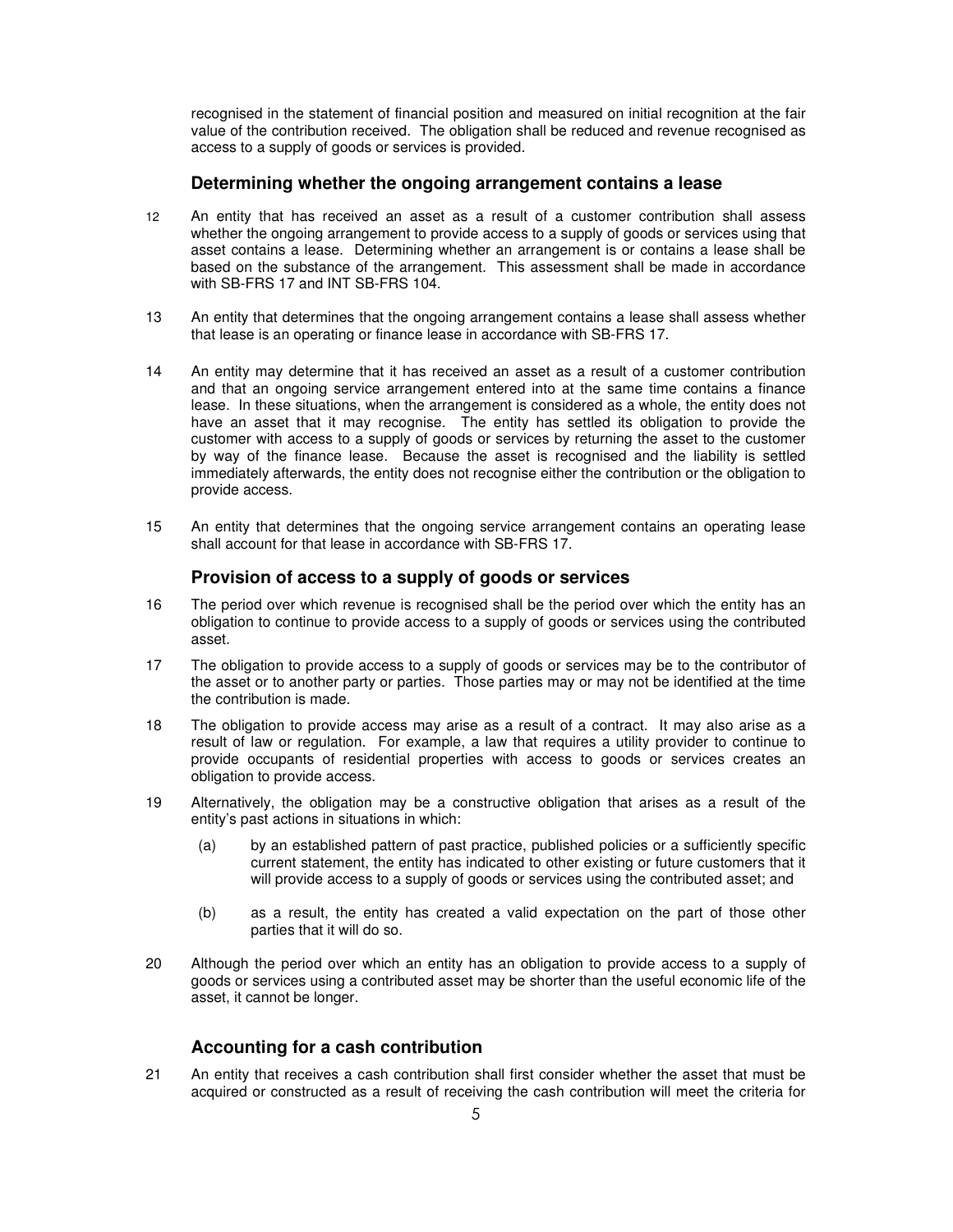recognition as an item of property, plant and equipment of the entity. If not, the entity shall account for the cash contribution as proceeds for providing the asset to the customer, using SB-FRS 11 or SB-FRS 18 as applicable.

22 If the asset that is acquired or constructed will meet the criteria to be recognised as an item of the entity's property, plant and equipment, it shall be recognised and measured as it is constructed or acquired in accordance with SB-FRS 16. In this case, the entity that receives the cash contribution has an obligation to use that asset to provide access to a supply of goods or services. That obligation shall be measured with reference to the cash contribution received and accounted for as described in paragraphs 11 and 16–20 above.

### **Effective date**

23 An entity shall apply this [draft] Interpretation for annual periods beginning on or after [date to be set at three months after the Interpretation is finalised]. If an entity applies this [draft] Interpretation for a period beginning before [date to be set at three months after the Interpretation is finalised], it shall disclose that fact.

# **Transition**

24 An entity shall apply this [draft] Interpretation prospectively to contributions received in periods beginning on or after [date to be set at three months after the Interpretation is finalised].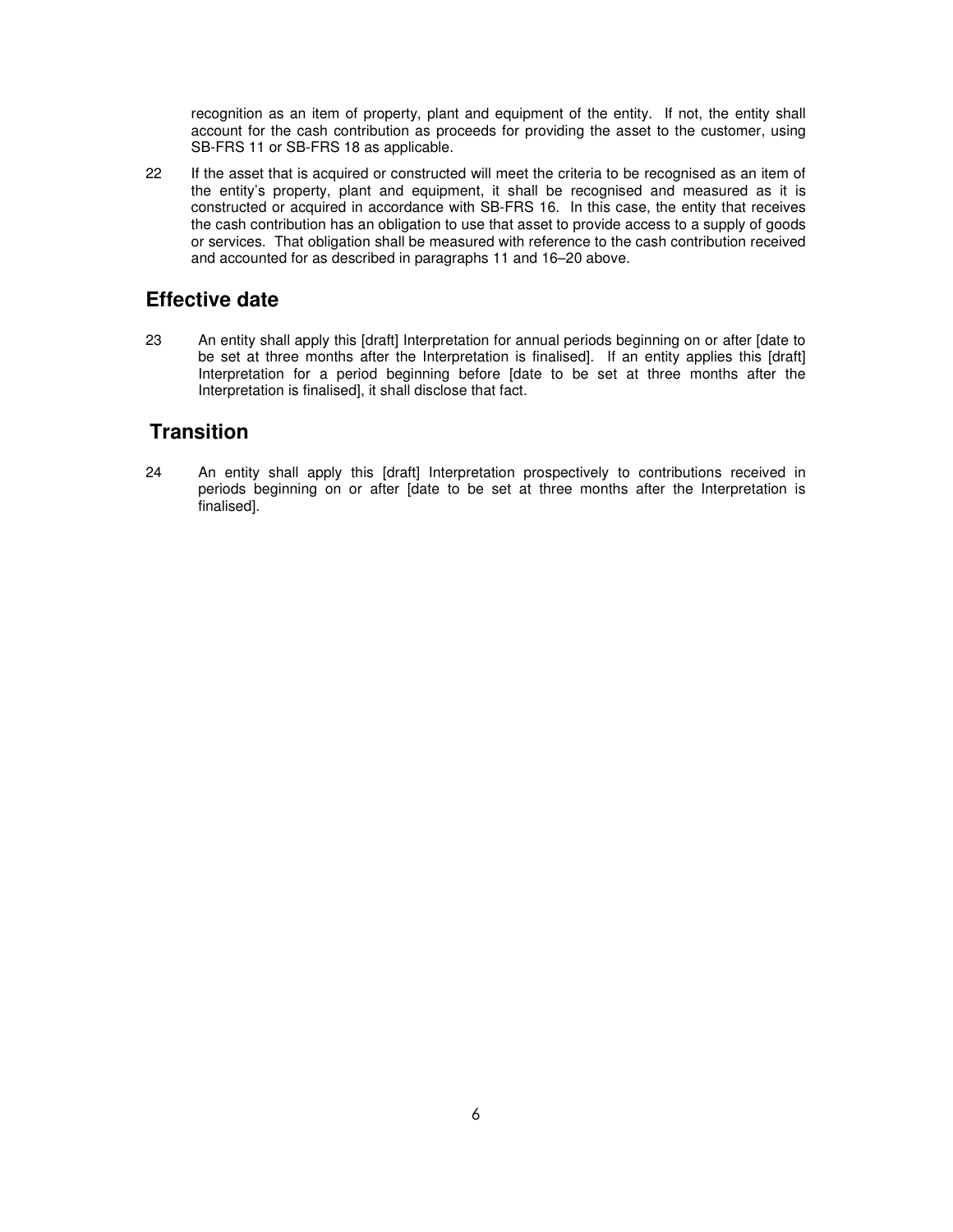### **Basis for Conclusions**

This Basis for Conclusions accompanies, but is not part of, draft INT SB-FRS X.

#### **Introduction**

BC1 This Basis for Conclusions summarises the INT SB-FRS's considerations in reaching its consensus.

#### **Consensus**

- BC2 A request was received to issue guidance on the accounting for customer contributions received by an access provider. Divergence had arisen in practice with some entities recognising the contributed asset at fair value and others recognising it at a cost of nil. Amongst those that recorded the asset at fair value, some recognised the resulting credit as revenue immediately while others recognised it over the period of the ongoing service.
- BC3 This draft Interpretation was prepared in response to that divergence in practice. In developing the Interpretation, it was decided that it would not address the accounting for the contribution by the contributor because it was not believed that similar issues arose to the same extent for the contributor.

#### **Determining whether an asset has transferred**

- BC4 It was considered that, in many cases, a customer contribution will not give rise to an asset that meets the recognition criteria. For example, there may be requirements or contractual terms attached to the transfer of the asset that result in control of the asset or the benefits associated with it remaining with the contributor. In this case the access provider uses the contributor's asset to provide access to a supply of goods or services.
- BC5 In developing the draft Interpretation, it was decided to include guidance making it clear that an entity that receives a customer contribution must first assess whether it has received an asset that meets the recognition criteria. Without the receipt of an asset it may recognise, no customer contribution has taken place.
- BC6 In developing this guidance, it was decided to stress the elements of the definition of an asset that are likely to be relevant to an entity receiving a customer contribution, ie the ability to control the asset and the ability to receive benefits from that asset.
- BC7 There was a consideration whether to develop detailed indicators that an entity could use to determine whether a contributed resource qualifies for recognition as an asset. It was noted that determining whether a contributed resource qualifies for recognition is no different from determining whether any item of property, plant and equipment should be recognised. Therefore, any guidance developed in this area would be applicable to a far wider range of circumstances than customer contributions. Beyond emphasising the need to consider all the terms and conditions of the arrangement, the conclusion was that it was not appropriate to include such indicators in its proposed Interpretation.

#### **Recording the contributed asset**

BC8 It was considered whether the contributed asset should be initially recorded at cost or at fair value. Paragraph 24 of SB-FRS 16 Property, Plant and Equipment requires an item of property, plant and equipment acquired in exchange for a non-monetary asset or assets, or a combination of monetary and non-monetary assets, to be measured at fair value on initial recognition.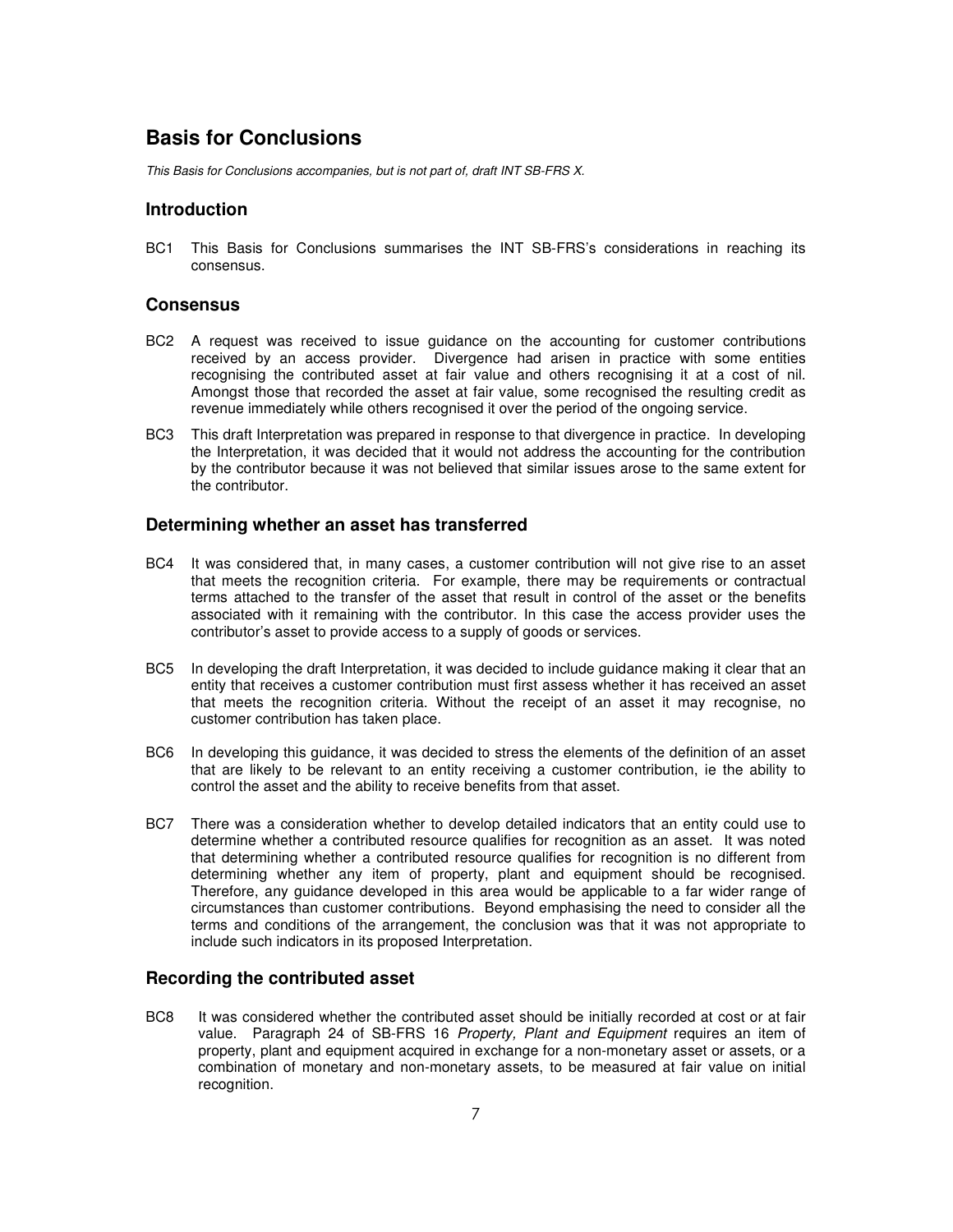- BC9 It was concluded that the customer providing the property, plant and equipment to the supplier received a non-monetary asset in return—an ability to access a supply of goods or services. That ability may exist over a specified period of time, for example a contract period. Alternatively, it may be a right to enter into negotiations for a future agreement to receive services. In either case, it is a non-monetary asset.
- BC10 Because of the conclusion that the property, plant and equipment was received in exchange for a non-monetary asset, it was decided that SB-FRS 16 required the property, plant and equipment to be recorded on initial recognition at its fair value.

#### **Determining whether the ongoing arrangement contains a lease**

- BC11 It was noted that an entity receiving a customer contribution must use that asset to provide access to an ongoing service to a customer. The question therefore arises whether the ongoing service arrangement contains a lease of the asset back to the customer.
- BC12 INT SB-FRS 104 Determining whether an Arrangement contains a Lease provides guidance on how an entity should assess whether an ongoing service contract contains a lease. SB-FRS 17 Leases contains detailed guidance on how an entity should account for a lease.
- BC13 It was decided that the proposed Interpretation should require entities receiving a customer contribution to apply INT SB-FRS 104 to assess whether a leaseback has taken place an. If entity concludes that leaseback has occurred, it should apply SB-FRS 17 to account for the lease It was decided that SB-FRS 17 and INT SB-FRS 104 provided sufficient guidance on how to determine whether the ongoing arrangement contains a lease and on how to account for an operating lease.
- BC14 The situation in which an entity received a customer contribution was considered and the conclusion was that the ongoing service arrangement contained a finance lease. It was noted that, by returning the asset to the customer by way of a finance lease, the entity had settled its obligation to provide the contributor with access to a supply of goods or services. As a result, the customer would be provided with access using its own asset. It was therefore concluded that an entity that returned the property, plant and equipment to its customer by way of a finance leaseback had settled its obligation.
- BC15 Similarly, it was noted that the access provider did not have an asset to recognise because the asset was returned to the customer by way of the finance lease When all that the customer needs to obtain access is the asset, the customer has no obligation to make any future payments to the access provider in return for access to a supply of goods or services. It was therefore concluded that, if an entity received a customer contribution and determined that its ongoing service arrangement contained a finance leaseback to the customer, it should not recognise an asset or obligation.

#### **Obligation to provide access to a supply of goods or services**

- BC16 In determining how a customer contribution should be measured on initial recognition, it was concluded that the item of property, plant and equipment is received in exchange for a nonmonetary asset. The customer's asset is its ability to access a supply of goods or services. The customer's ability to access a supply of goods or services from the access provider gives rise to an obligation of the access provider.
- BC17 In considering what the obligation relates to, three possible alternatives were considered:
	- (a) The obligation arises as a result of the supplier agreeing to provide goods or service to the customer at a reduced price in the future.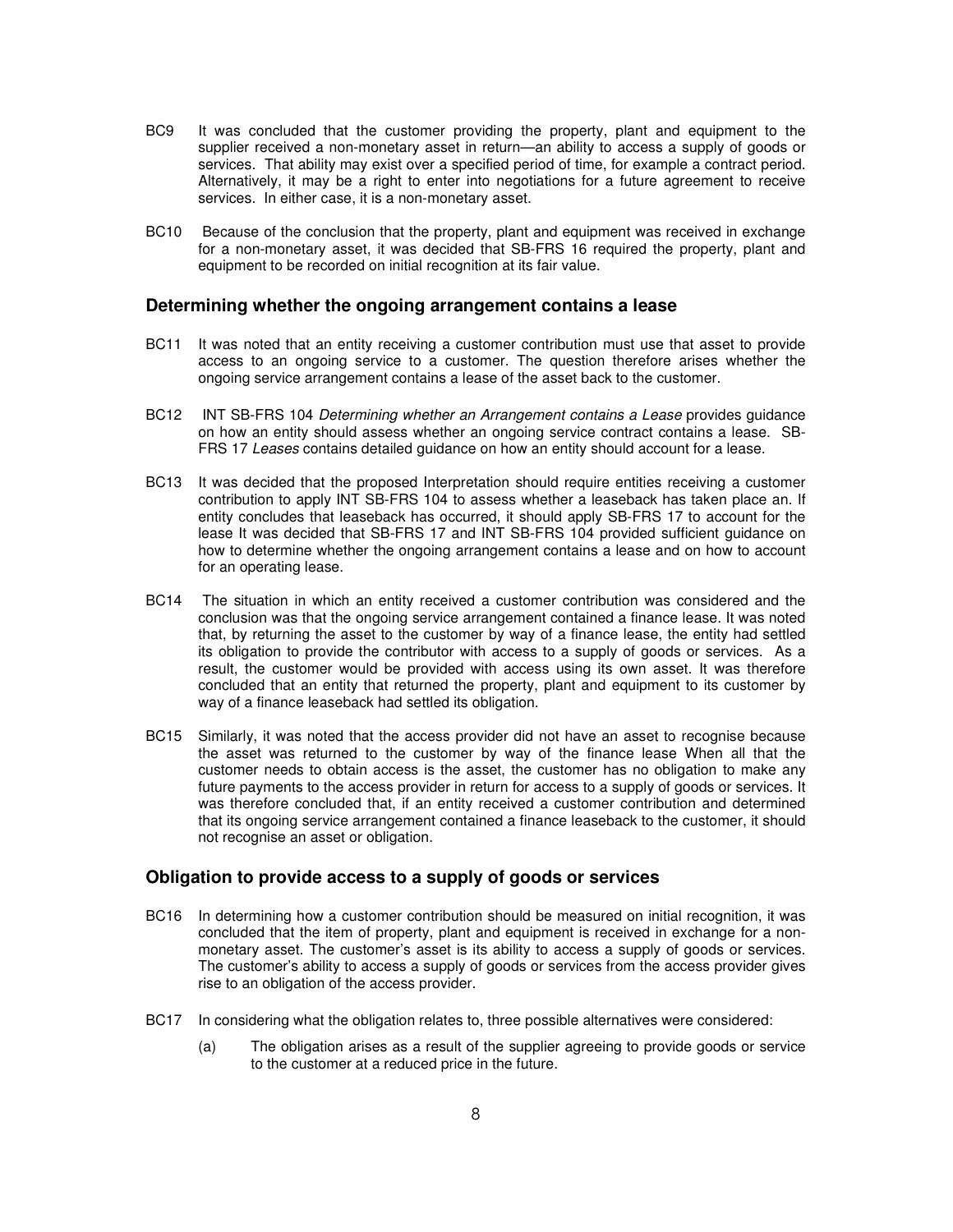- (b) The obligation is to provide a connection to a network supplying goods and services. Once that connection has been made, the obligation is settled.
- (c) The obligation is to provide an ongoing access to a supply of goods or services.
- BC18 It was noted that, in many cases, customers that make a contribution pay the same price for ongoing services as those that do not. The first option was therefore rejected. The second option was also rejected because, in many cases, once the supplier receives the asset it has a continuing obligation to use the asset to provide customers with access to a supply of goods or services.
- BC19 It was therefore concluded that the obligation was to provide ongoing access to a supply of goods or services. In reaching this conclusion, it was noted that, while the obligation is an ongoing obligation, it may exist for only a very short period of time. In particular, the supplier may be obliged to provide access for a shorter period than the useful economic life of the asset.
- BC20 In contrast, because the obligation is to provide access to a supply of goods or services using the contributed asset, it was considered that the obligation could not exist for a longer period than the useful economic life of the asset.
- BC21 As such, the provision of access to a supply of goods or services is likely to be part of the ordinary activities of an access provider that has received a customer contribution. Furthermore, the settling of the obligation will give rise to increases in equity that do not relate to contributions from owners. It was therefore concluded that settling the obligation would give rise to revenue.
- BC22 In reaching this conclusion, it was noted that many of the arrangements that arise as a result of a customer contribution last for a significant period. The time value of money should be taken into account in measuring the revenue that is recognised.

#### **Accounting for a cash contribution**

- BC23 It was noted that, if it restricted the scope of its proposed Interpretation to the contribution of items of property, plant and equipment, the Interpretation would not be applicable to a significant number of transactions in which a cash contribution is made. In particular, it would not be applicable to situations in which the entity receiving the cash contribution must acquire or construct an item of property, plant and equipment that is then used to provide the customer with access to a supply of goods or services. It was noted that the economic effect of a cash contribution was similar to the effect of a contribution of property, plant and equipment. Therefore, it was decided to include cash contributions in the scope of this Interpretation.
- BC24 Five different views were considered as to how cash contributions should be accounted for:
	- (a) The acquisition or construction of an item of property, plant and equipment that remains the property of the access provider is not a service to a customer. Instead, it is a necessary activity in providing access to a supply of goods or services to a customer. The cash contribution should therefore be accounted for as an advance payment for the provision of access to a supply of goods or services. The construction or acquisition of the property, plant and equipment should be accounted for as the construction or acquisition of an item of property, plant and equipment for use in delivering a service to a customer.
	- (b) A customer making a cash contribution does so in order to receive access to a supply of goods or services. Without that access, the contribution is worthless. While the acquisition or construction of an item of property, plant and equipment is a service to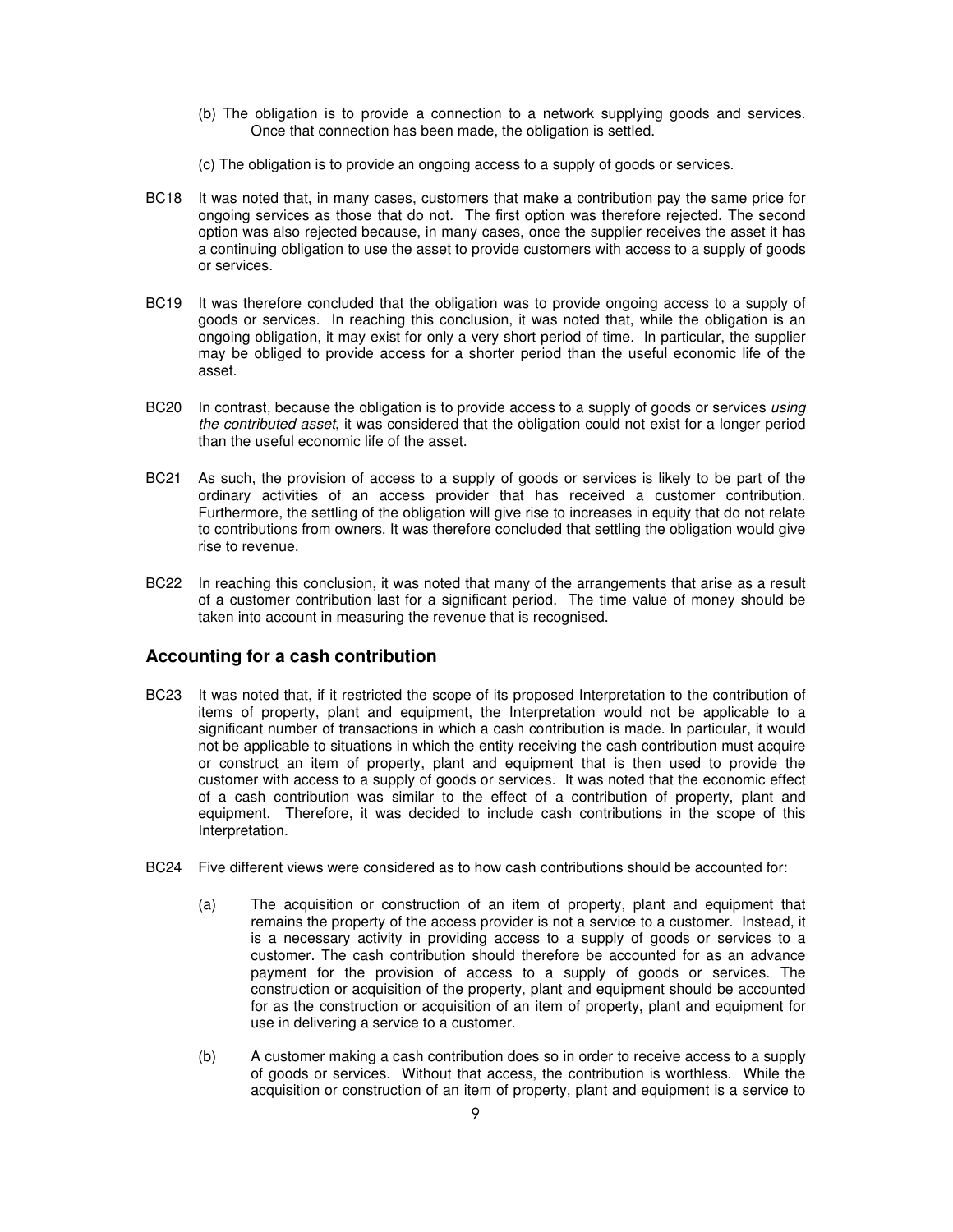the customer, no consideration should be allocated to it. Instead, the cash contribution should be treated as an advance payment for access to a supply of goods or services. An entity receiving a cash contribution should recognise an obligation to provide access when the cash is received. This obligation should be reduced and revenue recognised as the access is provided. The acquisition or construction of the property, plant and equipment should be accounted for in the same way as the acquisition or construction of any item of property, plant and equipment by the service provider for its own use.

- (c) The access provider provides two services. One is the construction or acquisition of the property, plant and equipment. The other is the provision of access to a supply of goods or services. The total revenue for these services (including both the cash contribution and any ongoing payments) should be apportioned between these services on the basis of their fair values and recognised as revenue as the services are provided.
- (d) The access provider provides two services. One is the construction or acquisition of the property, plant and equipment. The other is the provision of access to a supply of goods or services. The revenue for the construction or acquisition is the cash contribution. The revenue for the access is the ongoing charge. The cash contribution should be recognised as revenue in accordance with SB-FRS 11 Construction Contracts or SB-FRS 18 Revenue (as appropriate) as the construction or acquisition takes place.
- (e) The acquisition or construction of the asset is a service to the customer that is paid for by the cash contribution. Revenue, being the amount of the cash contribution received, should be recognised in profit or loss as the asset is constructed or acquired. The cost of acquiring or constructing the asset should be recognised as the cost of sales. Once construction is complete, the contributed asset should be recognised at fair value as a customer contribution. An obligation to provide access to a supply of goods or services should be recognised and included in profit or loss as revenue as the access is provided.
- BC25 Because of the conclusion that the receipt of a cash contribution has a similar economic effect to the receipt of an item of property, plant and equipment, it was also concluded that either form of contribution should result in a similar accounting outcome.
- BC26 It was noted that it had previously concluded that an entity receiving a contribution of property, plant and equipment had an obligation to provide access to a supply of goods or services. It concluded that an entity receiving a cash contribution had the same obligation. It therefore rejected views (c) and (d) on the basis that these approaches record a different obligation depending upon whether property, plant and equipment or cash to acquire or construct property, plant and equipment is contributed.
- BC27 It was considered whether the construction of the property, plant and equipment constituted the provision of a service to the customer It concluded that the access provider was obliged to provide the customer with access to a supply of goods or services. Constructing an asset for its own use in providing that access may be an activity that is necessary to provide that service but is not, in itself, a service to a customer that generates revenue. Views (b) and (e) were therefore rejected, which treat the acquisition or construction of the asset as a service to the customer.
- BC28 It was therefore concluded that this Interpretation should reflect view (a).
- BC29 In reaching this conclusion, it was noted that its conclusion in respect of recognising revenue for construction services differed from its conclusions when it had developed the Intangible Asset model in INT SB-FRS 112 Service Concession Arrangements. It was concluded that, in the case of a service concession, the constructor of the property, plant and equipment was